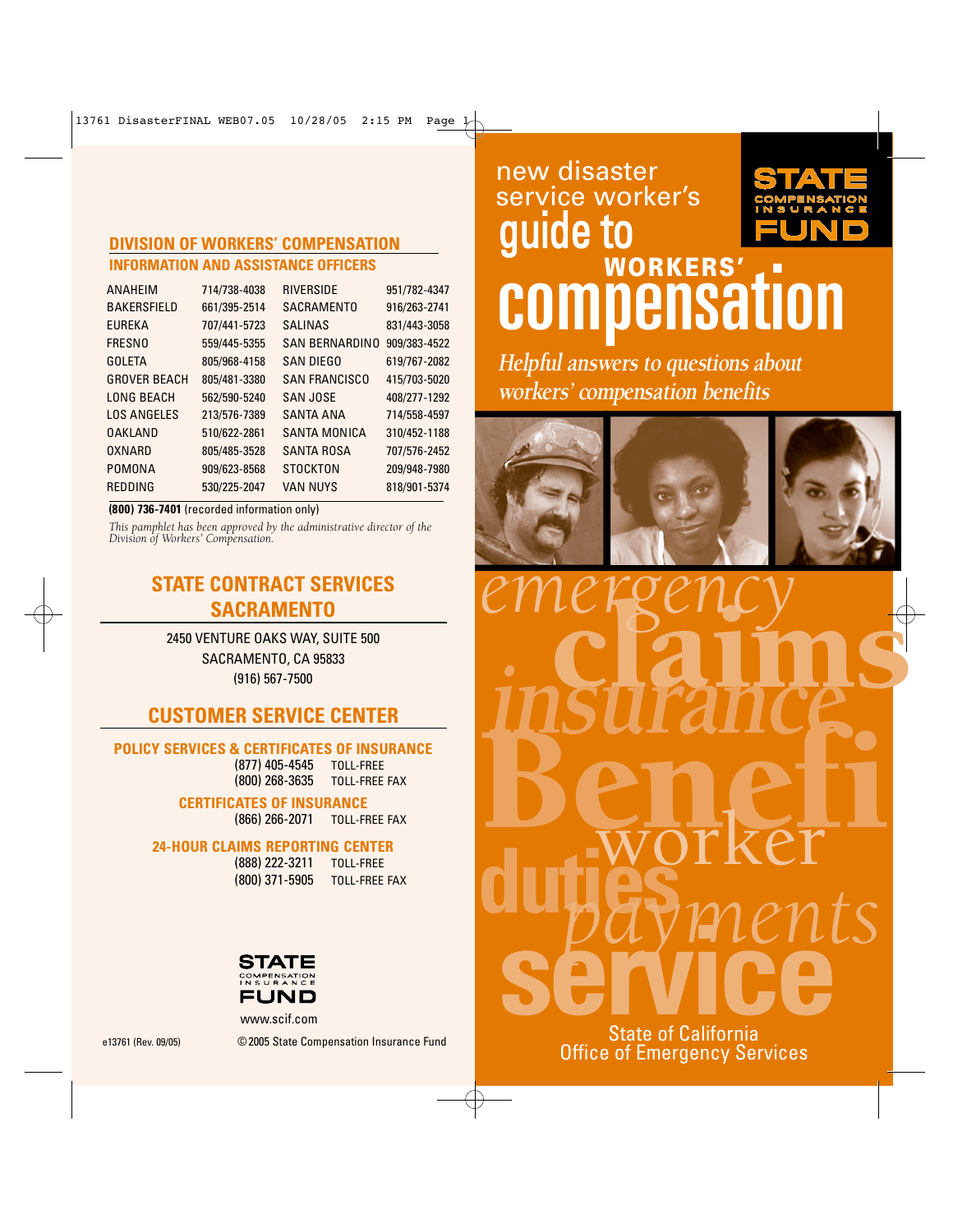# *QU E S T I O NS & AN S W E R S*

#### What is workers' compensation? Are Disaster Service Workers covered?

Workers' compensation is a special kind of benefit to assist employees who are injured on the job or become ill from disease caused by the job.

Workers' compensation benefits are set by the Legislature and spelled out in the California Labor Code. One section in the Labor Code defines Disaster Service Workers as "employees" under certain conditions and describes their benefits.

#### Who is a Disaster Service Worker? When is (s)he eligible for workers' compensation benefits?

A Disaster Service Worker is anyone who is registered with an Accredited Disaster Council or supervising agency approved by the California Emergency Council, or any person ordered to perform services during a "state of war emergency," or any "state of emergency" or "local emergency," by a person or body having authority to command the aid of citizens to carry out assigned duties. A state of emergency may be proclaimed by the Governor as a result of conditions such as air pollution, fire, flood, storm, epidemic, riot, or earthquake.

A Disaster Service Worker may be a reserve policeman, an auxiliary fireman, an emergency welfare worker, a communications specialist, a medical worker, a transportation specialist, a clerk, or anyone qualified to perform services that can aid the public in times of disaster.

Disaster Service Workers are eligible for workers' compensation benefits while performing assigned duties or undergoing any authorized training activities. However, if the Disaster Service Worker or the Accredited Disaster Council or supervising agency with which (s)he is working is paid for these services, an "employer-employee" relationship exists. In this case an injured worker would be entitled to traditional workers' compensation benefits instead of the special provisions for Disaster Service Workers. In addition, a registered firefighter of any regularly organized and municipally supported volunteer fire department is excluded from Disaster Service Worker benefits.

While engaged in regularly scheduled Disaster Service activities, including authorized training, coverage is only during such activities—not while en route between home and the service or training venue. However, if a Disaster Service Worker is activated during an emergency, workers' compensation coverage starts when leaving the home and lasts until a return home, as long as no route deviations are made for personal reasons.

#### What is a workers' compensation injury or illness?

An injury or illness that occurs on the job is considered a workers' compensation injury or illness. Under workers' compensation law, you will receive help if you are injured, no matter who was at fault.

Workers' compensation covers various types of events, injuries, and illnesses. You could get hurt by one event at work, such as hurting your back in a fall, or by repeated exposures at work, such as hurting your wrist from doing the same motion over and over.

#### What is State Compensation Insurance Fund?

We are the insurance carrier that adjusts claims for Accredited Disaster Councils or supervising agencies under the State of California Office of Emergency Services. We also have more than 90 years of experience providing workers' compensation throughout California.

#### Is workers' compensation the same as State Disability Insurance?

No. Workers' compensation is only for injuries or illnesses that occur on the job. State Disability Insurance (SDI) is for injuries or illnesses that are not work-related, and it is a benefit that the Employment Development Department provides.

#### How does this coverage affect my own health insurance?

Workers' compensation is separate from personal healthcare insurance. Workers' compensation insurance covers work-related injuries and illnesses only. There is no deductible—the insurance carrier pays all approved medical bills. It is important to let the treating doctor know if your injury is work-related.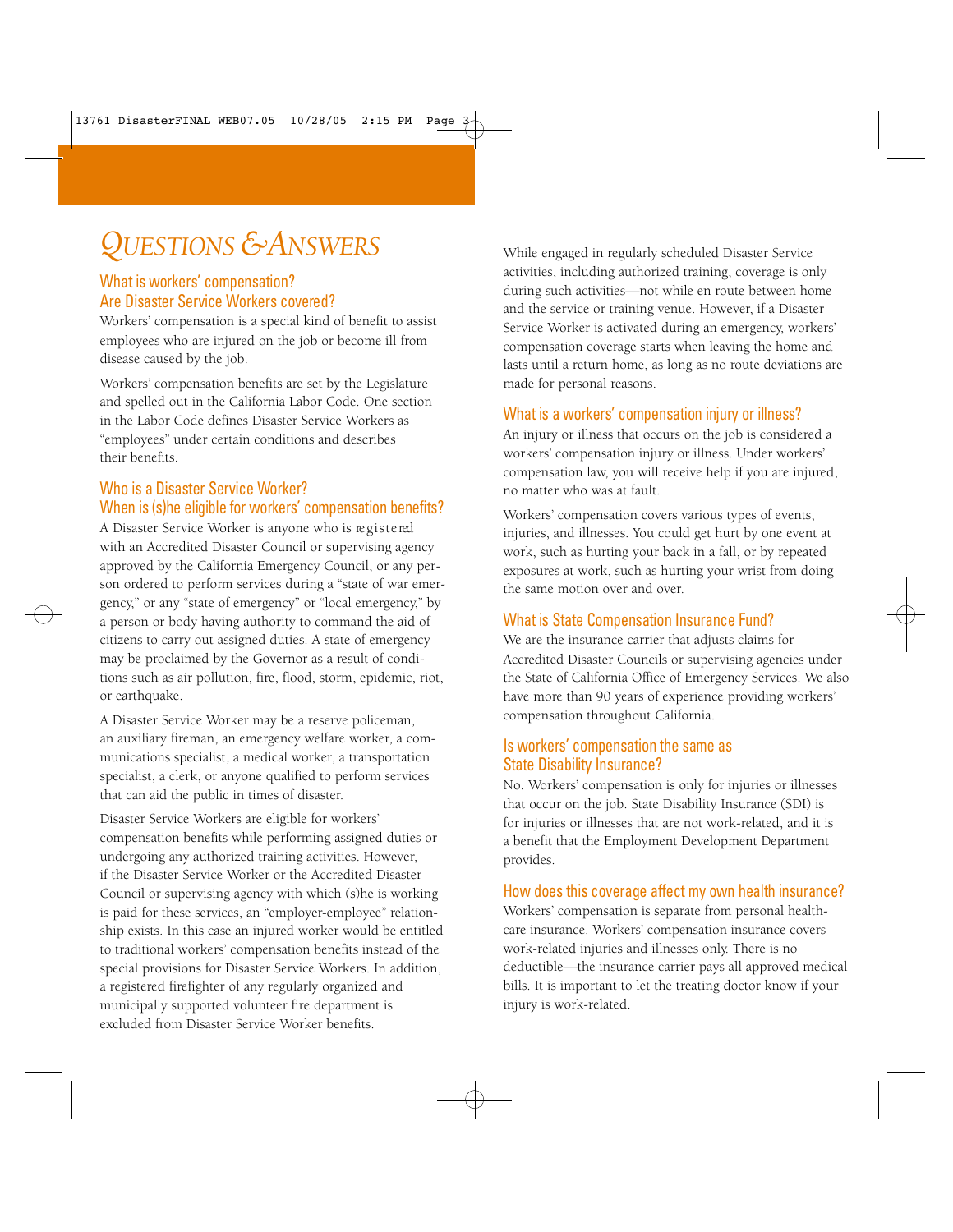#### How do I file a claim?

As soon as you can after your injury, report immediately to your supervisor that you have been hurt. Except for first-aid injuries, the Accredited Disaster Council or supervising agency for which you work will provide you with a claim form on which you can describe your injury, as well as how, when, and where it occurred. Return the completed form to the Accredited Disaster Council or supervising agency, which will send it to us. We will then contact you to explain the benefits to which you may be entitled.

#### What are the workers' compensation benefits and rights for Disaster Service Workers?

Within one day after a Disaster Service Worker files a claim form, the law requires the Accredited Disaster Council or supervising agency to authorize medical treatment as required and limited by the law, until the claim is accepted or rejected, up to a limit of \$10,000 in total. All medical treatment is provided in accordance with the medical treatment utilization schedule.

If you are injured while performing authorized Disaster Service activities, you will receive the medical care required for your injury at no cost to you. Also, as of January 1, 1987, Disaster Service Workers are entitled to the same workers' compensation benefits as any other injured employee as outlined in this brochure.

If State Fund accepts your claim, State Fund will pay all approved medical care that is reasonable, necessary, and supported by evidence-based treatment guidelines. This care may include doctors, hospital services, physical therapy, lab tests, x-rays, medicines, and related reasonable transportation expenses. For injuries on or after January 1, 2004, there are limits on the number of chiropractic, occupational therapy, and physical therapy visits.

State Fund pays for all authorized treatment so you should not receive any bills. The law states that you are not responsible for copayments or balance-due bills after we have paid the provider. If you receive any bills or a medical provider or pharmacy demands payment up-front, contact your claims representative right away.

We will also pay a portion of your lost wages if you cannot work due to the injury. This benefit is called temporary disability. If your injury or illness results in a permanent

impairment that diminishes your future earning capacity, we will also pay you permanent disability benefits. In the event of a work-related death, we will pay death benefits to your qualified surviving dependents.

As of January 1, 2004, State Fund is required to review medical treatment requests from your physician through a utilization review (UR) process. This review process involves doctors and other health consultants reviewing your treatment needs based on the medical information provided by your physician to State Fund. There are time limits to approve, modify, delay, or deny treatment requests from your physician.

#### Who pays for these benefits, and where does the money come from?

State Compensation Insurance Fund is responsible for benefit calculations for the Disaster Service Worker. Based on these calculations, the Office of Emergency Services issues the payments. The monies for these benefits come from special funds appropriated by the California State Legislature.

#### Who re p o rts the injuries?

The director of your Accredited Disaster Council or supervising agency is responsible for reporting any injury as soon as possible to State Fund's Sacramento State Contract Services office, using a specified form, and, in any case, no more than five days after his or her knowledge of the injury.

#### How do I get emergency medical treatment?

If it's a medical emergency, call 911 or go to an emergency room right away. The Accredited Disaster Council or supervising agency may advise you where to go for treatment. Tell the health-care provider who treats you that your injury or illness is job-related, and, if possible, give him/her the workers' compensation carrier information.

#### How is temporary disability (TD) calculated?

The amount of temporary disability compensation is determined by law and your date of injury. Temporary disability for Disaster Service Workers is always paid at the maximum allowable TD rate at the time of injury. The maximum weekly amount of \$602 is in effect for injuries in 2003; \$728 for injuries in 2004; and \$840 for injuries in 2005.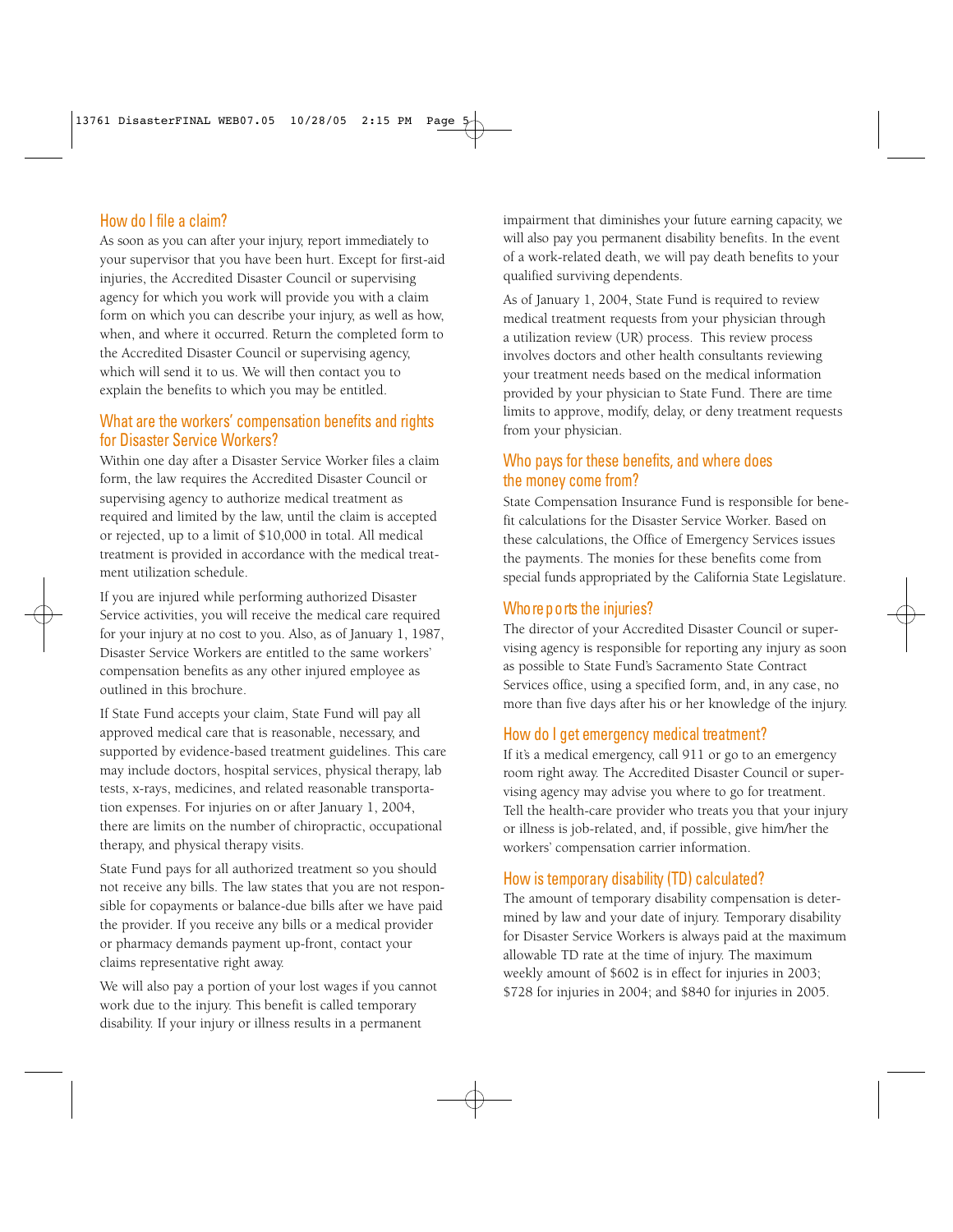Temporary disability payments made two or more years after the injury will reflect the rates in effect at the time of the payment.

#### When does temporary disability start and stop?

If you are unable to work for more than 3 calendar days, we will pay you temporary disability. This 3-day "waiting period" will qualify for payment if you are unable to work for more than 14 calendar days, or if you are hospitalized as an inpatient. You will receive temporary disability payments every two weeks during the time you qualify for this benefit. Generally, temporary disability stops when you return to work, or when the treating physician releases you for work or says that your injury has reached a point of maximum improvement. TD payments will not be extended beyond 104 compensable weeks within two years after the initial TD payment. Exempt are certain injuries that typically take longer to heal; they are subject to a cap of 240 weeks within a five-year period.

#### How is permanent disability (PD) calculated and paid?

Your examining physician will report on any permanent im paiment that may be considered a permanent disability. Under workers' compensation law, a permanent disability rating involves the use of a specialized formula. This formula considers your age and occupation of "laborer" for Disaster Service Worker at the time of your injury or illness, diminished future earning capacity, plus any permanent impairments that the examining physician may indicate. The permanent disability rating yields a specific dollar amount. The exact amount depends on the date of injury, the percentage of disability, and the maximum PD rate allowable at the time of injury. Once permanent disability payments begin, you receive payments every two weeks at your permanent disability rate until the specific dollar amount is paid out. The table below lists the maximum PD payments for 2003 through 2005.

| <b>Disaster Service Worker PD rates for ratings up to 99.75%</b> |                |  |
|------------------------------------------------------------------|----------------|--|
| YEAR                                                             | <b>RATE</b>    |  |
| 2003                                                             | \$602 per week |  |
| 2004                                                             | \$728 per week |  |
| 2005                                                             | \$840 per week |  |

# When does permanent disability start and stop?

Generally, if we accept your claim and your treating physician has determined that you have permanent disability, payments begin within 14 days after the termination of temporary disability. If we know the extent of your permanent disability, payments will continue every two weeks until you are paid the full benefit. If we do not know the extent of your permanent disability, payments will continue every two weeks until you are paid a reasonable estimate of your permanent disability indemnity due.

## How are death benefits calculated and paid?

The total death benefit is contingent on the number of surviving partial and total dependents at the time of injury or illness resulting in death. Once we determine the dependency, we pay the death benefit in installments at the decedent's temporary disability rate. However, the rate must be no less than \$224 per week until we have paid the total death benefit, or, if dependency involves a minor child, until the minor child is 18 years old. For injuries on or after January 1, 2003, benefits will be paid to a dependent child for life when physically or mentally incapacitated from earning. The next table shows the distribution of maximum death benefits.

| <b>Death Benefit Maximums</b>                                                                |           |                                       |  |  |
|----------------------------------------------------------------------------------------------|-----------|---------------------------------------|--|--|
|                                                                                              |           | 07/01/96 - 12/31/05 2006-NEW BENEFITS |  |  |
| Single total dependent                                                                       | \$125,000 | \$250,000                             |  |  |
| No total dependents and one<br>or more partial dependents                                    | \$125,000 | \$250,000                             |  |  |
| Single total dependent and one<br>or more partial dependents                                 | \$145,000 | \$290,000                             |  |  |
| Two total dependents                                                                         | \$145,000 | \$290,000                             |  |  |
| Three or more total dependents                                                               | \$160,000 | \$320,000                             |  |  |
| Effective 01/01/04, if no dependents exist, \$250,000 will be paid to the employee's estate. |           |                                       |  |  |

#### What is the role and function of the primary t reating physician?

Your treating doctor will decide what type of medical care you'll get for your injury or illness, determine when you can return to work, help identify the kinds of work you can do safely while recovering, refer you to specialists, if necessary, and write medical reports that will affect the benefits you receive.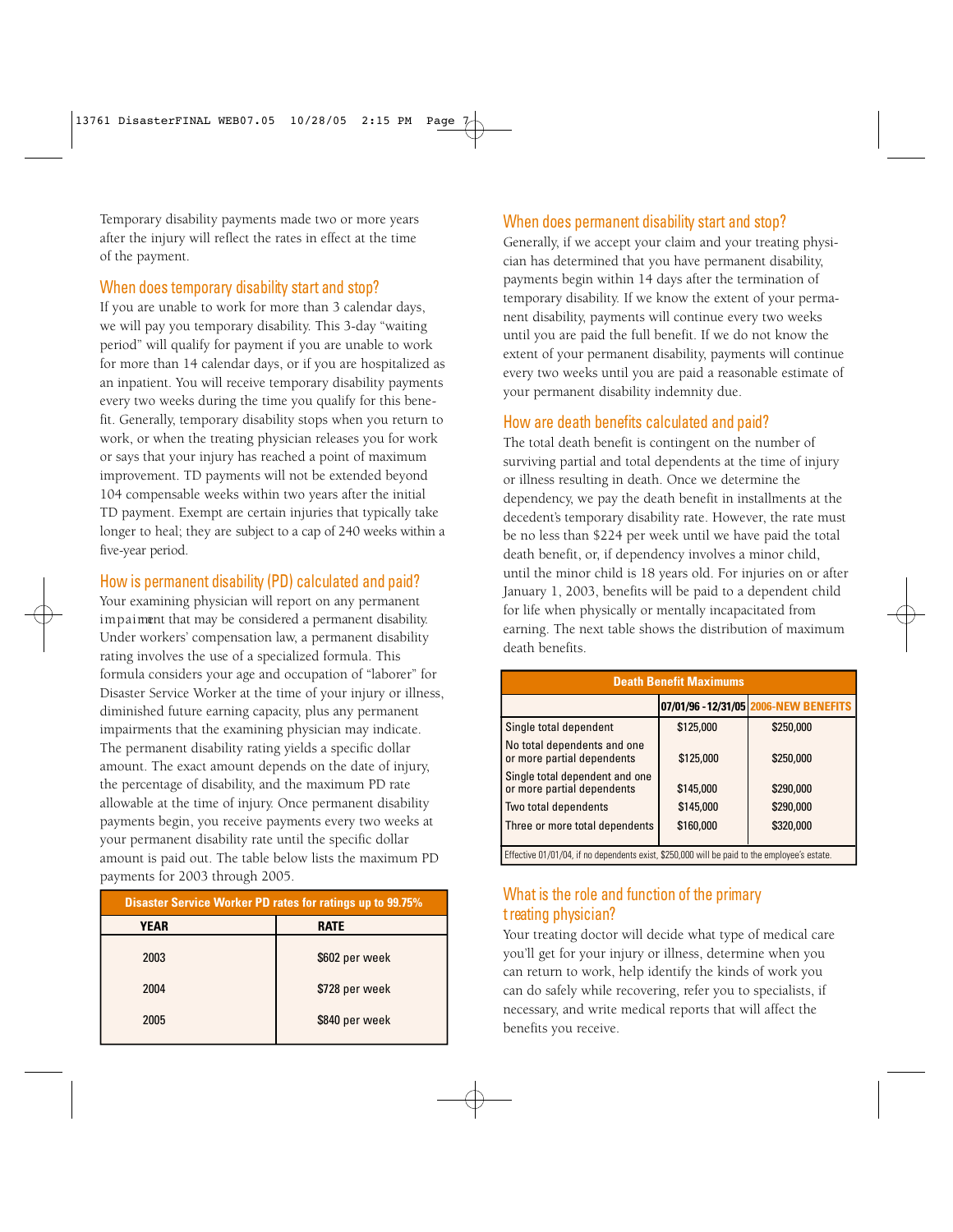#### Can I choose the doctor who will treat me for my job injury?

Your ability to choose the doctor depends upon the following variables:

**• Health Care Organization (HCO).** If the Accredited Disaster Council or supervising agency offers an HCO, then the Accredited Disaster Council, or supervising agency, or workers' compensation insurance carrier will select the doctor.

**• Group Health Insurance.** If the Accredited Disaster Council, or supervising agency offers a group health insurance plan, you may predesignate your personal physician prior to an injury.

Your predesignated physician must meet the following requirements:

- Must be your regular physician.
- Must be your primary care physician.
- Must be licensed per Business & Professions Code.
- Must have previously provided your treatment.
- Retains your medical records, including medical history.
- Agrees to be your predesignated physician.

**To predesignate,** you must give your Accredited Disaster Council or supervising agency the name and address of your physician *in writing,* before you are injured. **If you do not predesignate,** your Accredited Disaster Council or supervising agency will arrange your initial treatment with a physician.

**•** If the Accredited Disaster Council or supervising agency does not offer any of the preceding options, then you may not predesignate.

If, in accordance with the above requirements, you have predesignated your personal physician or chiropractor or acupuncturist in writing, then you may go to this doctor for treatment immediately after your injury.

As established previously (effective January 1, 2003), the Accredited Disaster Council or supervising agency must provide all new Disaster Service Workers with a form on which they may predesignate their personal physician or personal chiropractor or acupuncturist who has treated them in the past and has their medical or chiropractic or acupuncturist treatment records. However, this predesignation is available only to those employees whose employers offer Group Health Insurance.

# Contact your claims representative for more information.

#### How can I re tu rn to work as soon as possible?

To help you return to work as soon as possible, you should actively communicate with your treating doctor and claims representative about the kinds of work you can do while recovering. They may coordinate efforts to return you t o modified duty or other work that is medically appropriate. This modified or other duty may be temporary or may be extended, depending on the nature of your injury or illness.

#### What if I become dissatisfied with my treatment?

If you are unhappy with the medical treatment you're receiving, you can take one of the following steps:

- Contact your State Fund claims representative and explain why you are dissatisfied. Our claims represent a t i v e can try to resolve the problem with the physician.
- **HCO.** If the Accredited Disaster Council or supervising agency provides an HCO, after at least 90 days (or up to 180 days), you may go to a physician of your own choosing.

We'll continue to pay the approved medical bills and reasonable transportation costs, so be sure to tell your claims representative the name and address of your new physician.

You can also request a change of physician at any time during your injury. Your claims administrator/State Fund must consider your request for a physician change.

#### May I file a workers' compensation claim if an injury occurs outside of work?

Your Accredited Disaster Council or supervising agency or their insurance carrier may not be liable for the payment of workers' compensation benefits for an injury resulting from your voluntary participation in any off-duty recreational, social, or athletic activity that is not part of your authorized Disaster Service Worker related duties.

*Note: Workers' compensation fraud laws make it a felony for anyone to file a false or fraudulent statement or to submit a false report or any other document for the purpose of obtaining or denying workers' compensation benefits. Anyone caught performing these illegal acts will be prosecuted. If convicted, the person can face up to 5 years in prison and/or up to a \$150,000 fine.*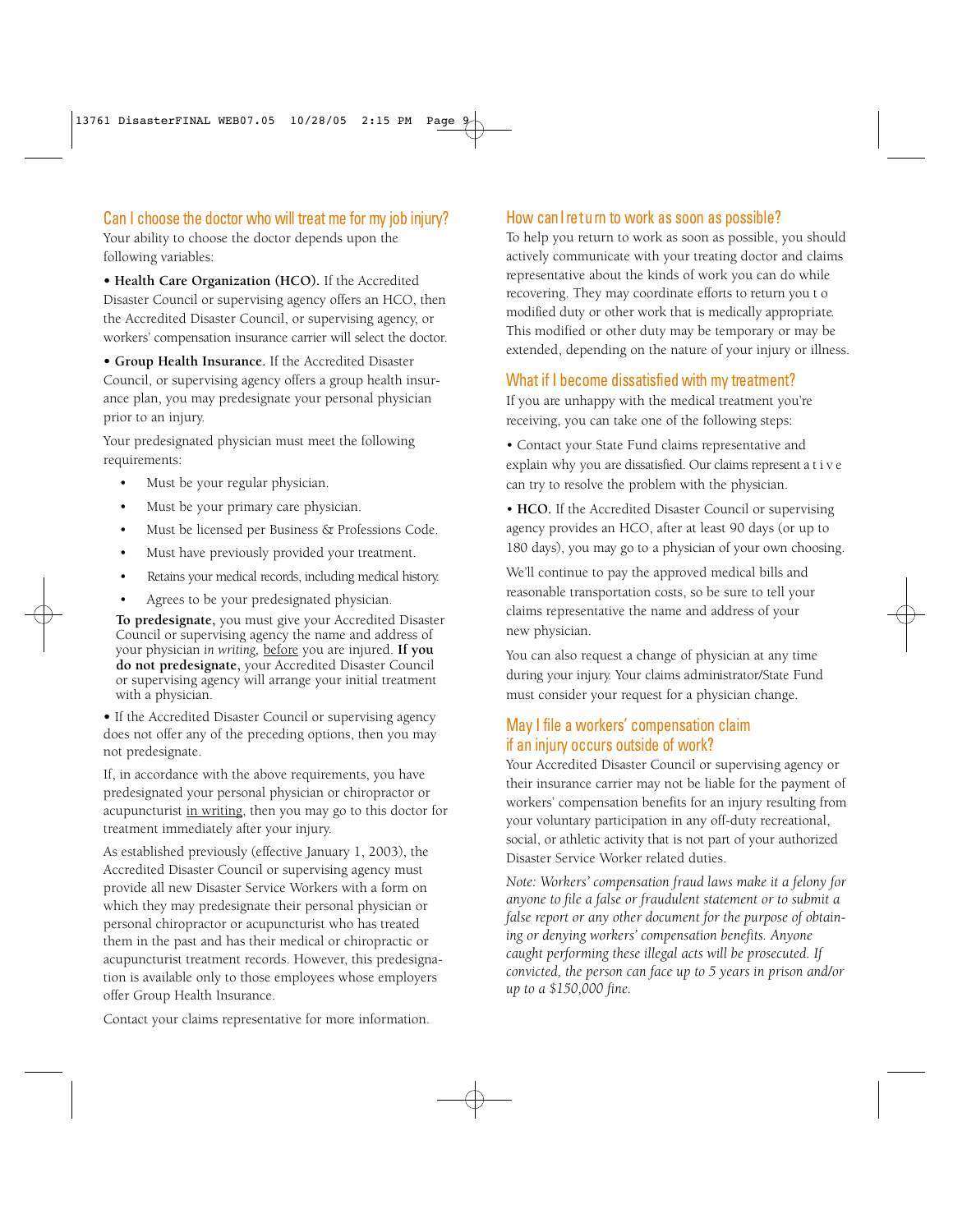#### What if I have a recurrence and require further medical care?

If you need more medical care for your injury after your original treatment has ended, you have one full year after your last treatment to notify us of your request for more medical care.

#### What if I have to change my line of work because of a workers' compensation injury ?

For injuries before January 1, 2004, if you are unable to return to your job due to a workers' compensation injury, you may qualify for vocational rehabilitation benefits. Your rehabilitation plan may be as simple as modifying your current job to accommodate any limitations you have suffered, or it may involve training for a new job. Our vocational rehabilitation counselors will help you obtain any needed services.

For injuries before January 1, 2004, a represented Disaster Service Worker may agree to settle his or her right to future vocational rehabilitation with a one-time payment which cannot be more than \$10,000.

For injuries on or after January 1, 2004, if your injury results in permanent disability, and you are unable to return to work within 60 days after the last payment of temporary disability, and the Accredited Disaster Council or supervising agency does not offer modified or alternative work, a nontransferable voucher for education-related costs is payable to a state-approved school. The voucher can range from \$4,000 to \$10,000 depending on the level of your perm anent disability. This benefit is called a Supplemental Job Displacement Benefit (SJDB). The following table shows the different ranges.

| <b>Supplemental Job Displacement Benefits (SJDB)</b> |                            |  |  |
|------------------------------------------------------|----------------------------|--|--|
| <b>Permanent Disability Level</b>                    | <b>SJDB Voucher Amount</b> |  |  |
| Less than 15%                                        | Up to \$4,000              |  |  |
| 15% to 25%                                           | Up to \$6,000              |  |  |
| 26% to 49%                                           | Up to \$8,000              |  |  |
| 50% to 99%                                           | Up to \$10,000             |  |  |

# What are my protections against discrimination for filing a workers' compensation claim?

It is illegal for your employer to punish or fire you for having a work injury or illness, for filing a claim, or for testifying in another person's workers' compensation case. If proven, you may receive lost wages, job reinstatement, increased benefits, and costs and expenses up to limits set by the state. If you believe you have experienced discrimination because of your injury, you should discuss your rights with an Information and Assistance Officer at the State Division of Workers' Compensation or with an attorney.

### What if I have not received the benefits I think I should have?

If you have not received the benefits you think you should have, ask for an explanation from your State Fund claims representative. Misunderstandings and errors sometimes do occur, but you can resolve most of them by talking with your claims representative.

If you are not satisfied with your claims representative's answers, you have several options. You have the right to consult with and be represented by an attorney. You can consult with an information and assistance officer of the Division of Workers' Compensation. You can also file an Application for Adjudication of Claim with the Workers' Compensation Appeals Board (WCAB) to resolve your claim formally. The information and assistance officer can help you file the Application for Adjudication of Claim.

## Are there time limits for filing a claim?

Yes. Generally, the law requires you to provide the Accredited Disaster Council or supervising agency with notice of your injury within 30 days of the date of injury. In addition, should you disagree with any of our actions, in order to protect your rights you must commence proceedings before the Workers' Compensation Appeals Board by filing an Application for Adjudication of Claim within one year of the date of injury, or one year from the last furnishing of indemnity or medical treatment benefits by your employer or State Fund. It is very important that you act promptly so as not to risk losing your benefits because you waited too long.